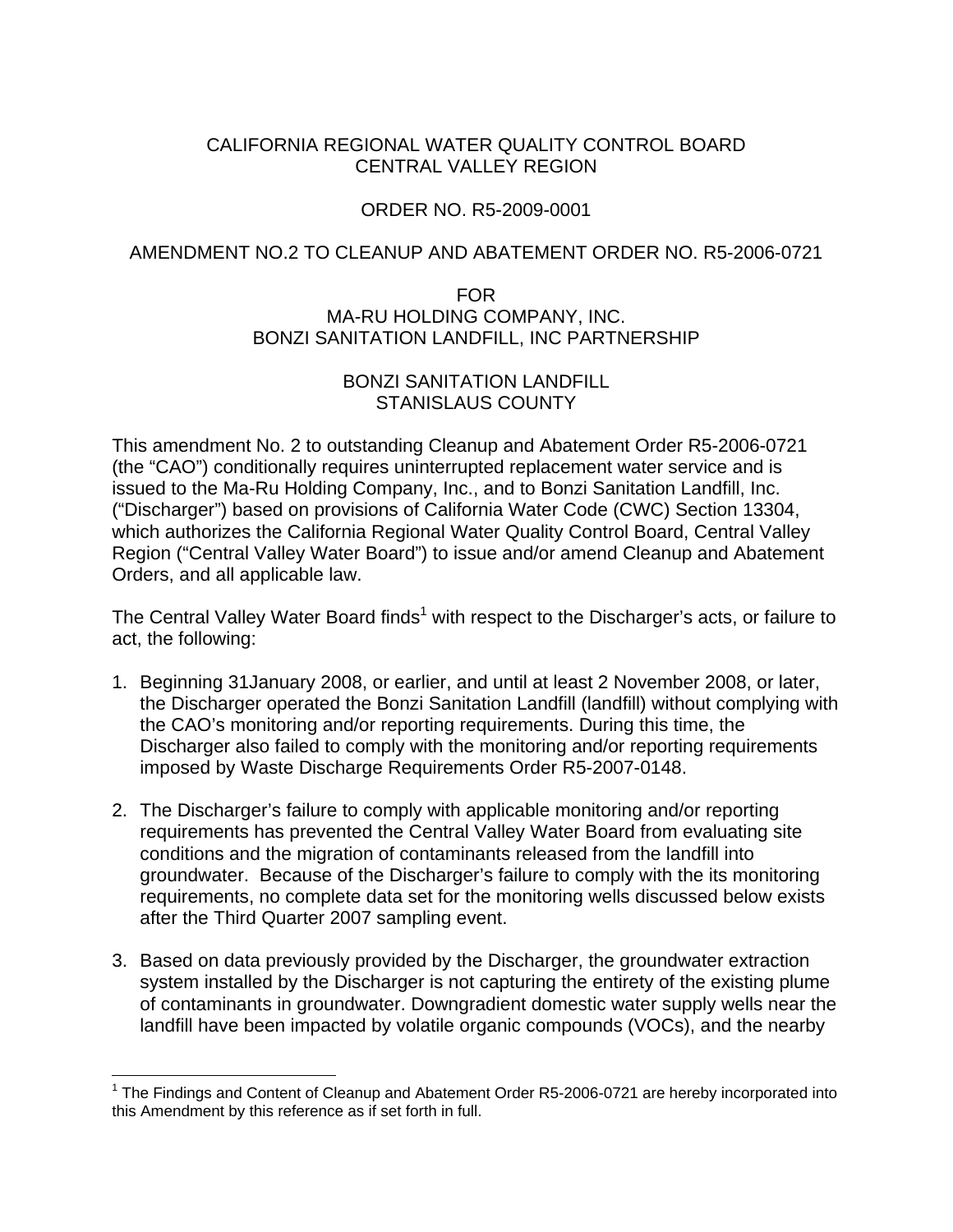Riverdale Community drinking water supply well<sup>2</sup> is threatened by landfill contaminants.

- 4. The direction of groundwater flow in the vicinity of the landfill fluctuates from the northwest to the north-northwest, with gradients ranging from 0.0020 to 0.0030 ft/ft. Historical data shows that the Riverdale community supply well is downgradient from Bonzi landfill and just east of the known leading edge of the groundwater plume from Waste Management Unit 1. The Riverdale well is approximately 500-feet from the northern boundary of the landfill. The localized influence of the Riverdale well on the groundwater gradient, and therefore the groundwater plume, has not been determined.
- 5. VOCs associated with landfill waste are detected from the southern-most extent of the landfill northward to within 30 feet of the Riverdale well. Monitoring well 06-09 is adjacent to the unlined Waste Management Unit III at the southeastern boundary of the site (as shown on Attachment A of this Order). Monitoring well 06-09 is the furthest detection monitoring well from the Riverdale well (~3,000-feet upgradient). Data from this well indicates that groundwater contains a VOC, 1,1-DCA, above its California Maximum Contaminant Level (MCL). In addition, other byproducts produced by the breakdown of chlorinated VOCs are also present. Other VOCs that were detected below their respective MCLs include benzene, chloroform, dichlorodifluoromethane, methyl-tert-butyl ether (MTBE), and trichlorofluoromethane.

| Monitoring Well 06-09 |                           |                   |                   |                   |                                  |
|-----------------------|---------------------------|-------------------|-------------------|-------------------|----------------------------------|
| monitoring<br>event   | PCE <sup>1</sup>          | TCE $^2$          | $1,1-DCA$         | $1,1$ -DCE        | $cis -1,2 -$<br>DCE <sup>5</sup> |
| 3Q06                  |                           | $0.9$ ug/l        | 38 ug/l           | $0.43$ ug/l       | $0.92$ ug/l                      |
| 4Q06                  | $0.61$ ug/l               | $1.1$ ug/l        | $29 \text{ u}g/l$ | $0.84$ ug/l       | $1.1$ ug/l                       |
| 1Q07                  | $0.49$ ug/l               | $0.94$ ug/l       | $30 \text{ u}g/l$ | $0.37$ ug/l       | $1.0$ ug/l                       |
| 2Q07                  | 0.48 <sup>J</sup><br>ug/l | $0.58$ ug/l       | $24$ ug/l         |                   | $0.77$ ug/l                      |
| 3Q07                  | $0.35^{\circ}$            | 0.59 <sup>J</sup> | $23$ ug/l         | 0.38 <sup>J</sup> | $0.95^{\circ}$ ug/l              |
|                       | ug/l                      | ug/l              |                   | ug/l              |                                  |

1. MCL= 5 ug/l, PHG = 0.06 ug/l

2. MCL "Goal" =  $0.0$  ug/l, PHG =  $0.8$  ug/l

3.  $MCL = 5$  ug/l

4. MCL = 6 ug/l. Public Health Advisory = 0.06 ug/l

5.  $MCL = 6$  ug/l

J value: detected above the method detection limit, yet value is below the practical quantitation limit.

 2 The well is 14-inches in diameter, 200 feet deep with an open bottom, and screened from 55 to 125 feet below ground surface.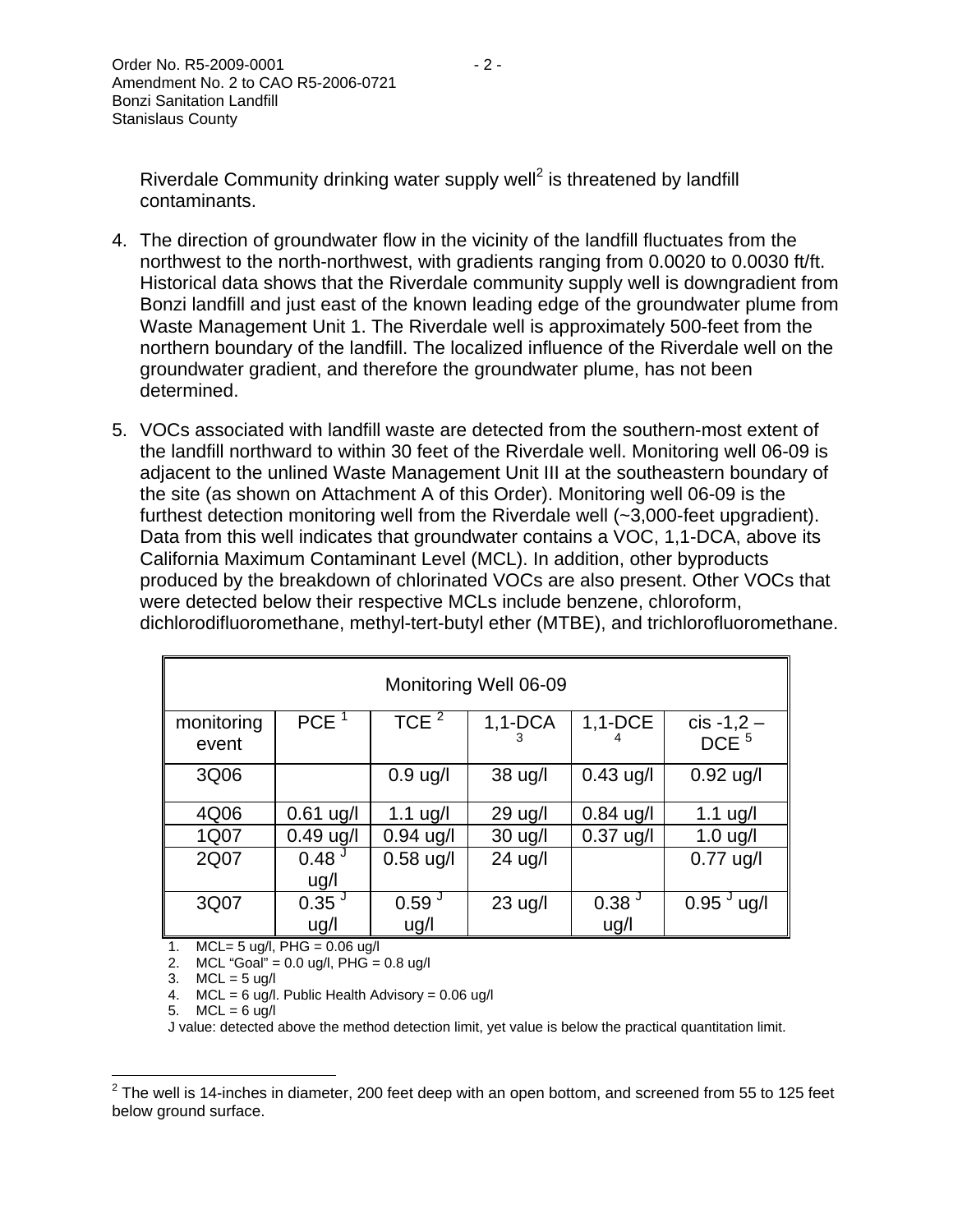6. Monitoring well 90-1 is located near the center of the landfill and is approximately 1,700 feet upgradient from the Riverdale well (as shown on Attachment A of this Order). Monitoring well 90-1 is also impacted by 1,1 -DCA and cis -1,2-DCE. All the compounds detected in Monitoring well 90-1 were also detected in monitoring well 06-09.

| <b>Monitoring Well 90-1</b> |             |                   |  |
|-----------------------------|-------------|-------------------|--|
| monitoring event            | 1,1-DCA $1$ | cis -1,2-DCE $^2$ |  |
| 3Q06                        | $1.7$ ug/l  | <b>ND</b>         |  |
| 4Q06                        | $2.0$ ug/l  | $0.31$ ug/l       |  |
| 1Q07                        | $1.6$ ug/l  | $0.81$ ug/l       |  |
| 2Q07                        | $1.7$ ug/l  |                   |  |
| 3Q07                        | $1.8$ ug/l  | 0.44<br>ua/l      |  |
| $^{\prime}$                 |             |                   |  |

1.  $MCL = 5$  ug/l

```
2. MCL = 6 ug/l
```
J value: detected above the method detection limit, yet value is below the practical quantitation limit

- 7. In September 2007, the Discharger conducted an investigation to characterize the material in the unlined Waste Management Unit IV. A grab groundwater sample from boring WMUIV7, located within the footprint of Waste Management Unit IV and approximately 1,200 feet upgradient of the Riverdale well, contained 1,1-DCA at 2.8 ug/l. The public health goal for 1,1-DCA is 3.0 ug/l.
- 8. Monitoring well 92-CIL was installed to monitor the leachate that percolates freely through the waste in Waste Management Unit I directly into groundwater. Monitoring well 92-CIL is approximately 1,000 feet upgradient from the Riverdale well (as shown on Attachment A of this Order). Monitoring well 92-CIL was last sampled for VOCs in the Third Quarter 2007 and results are presented in the table below. Benzene was reported at 9 times the MCL of 1.0 ug/l. No other VOCs exceeded a water quality goal.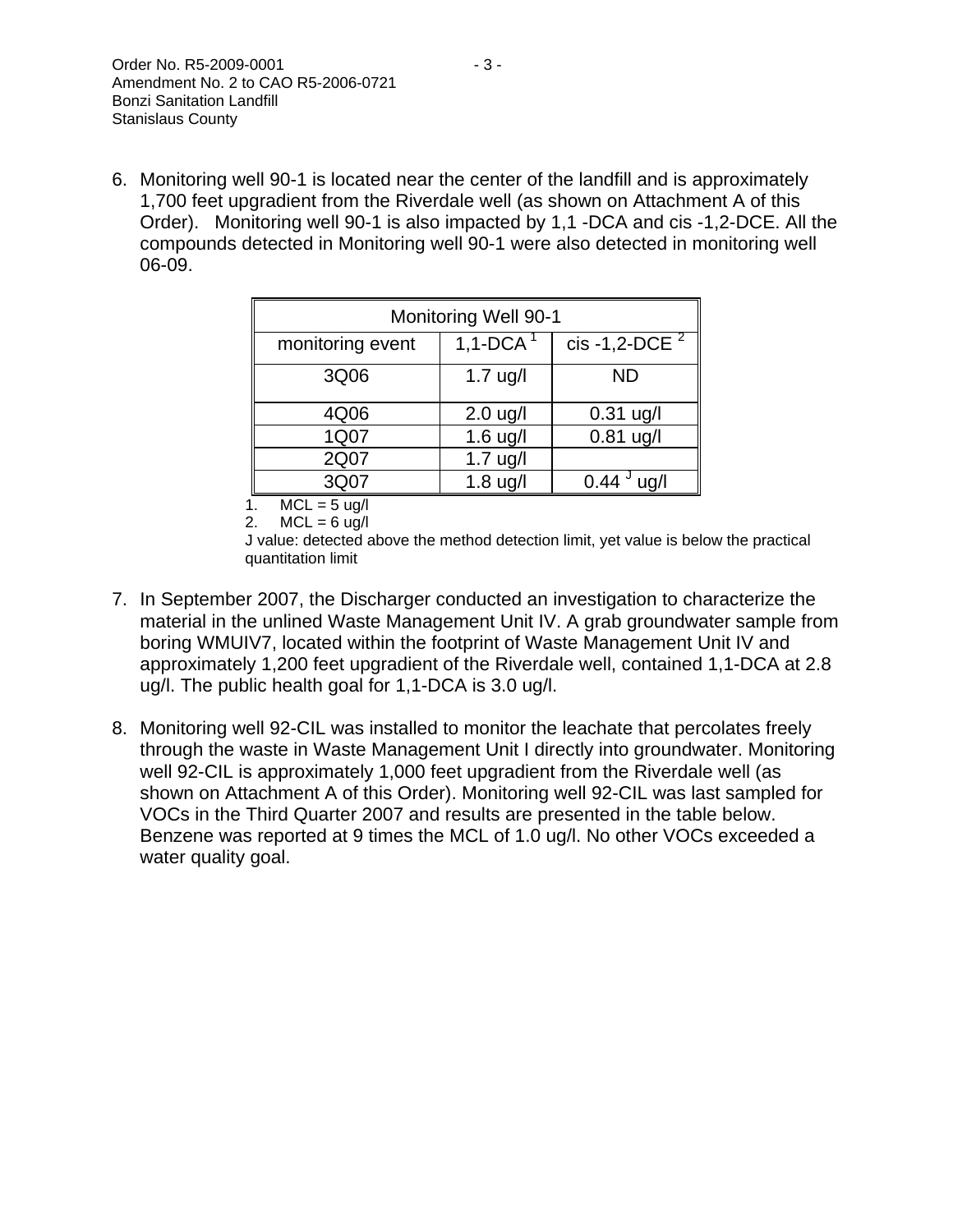| Monitoring Well 92-CIL    |                          |                  |                       |
|---------------------------|--------------------------|------------------|-----------------------|
| 1,2,4 trimethylbenzene    | $0.28$ <sup>J</sup> ug/l | n-polybenzene    | $0.34^{\circ}$ ug/l   |
| 1,4 dichlorobenzene       | $4.0$ ug/l               | o-xylene         | $0.55^{\circ}$ ug/l   |
| benzene                   | $9.1$ ug/l               | $p/m$ -xylene    | $1.0$ ug/l            |
| carbon disulfide          | $0.54 \,$ $\degree$ ug/l | toluene          | $0.45^{\degree}$ ug/l |
| chlorobenzene             | $0.56^{\circ}$ ug/l      | napthalene       | $0.393$ ug/l          |
| cis 1,2 dichlororethylene | $0.39J$ ug/l             | isopropylbenzene | $0.43J$ ug/l          |
| ehtylbenzene              | $0.36^{J}$ ug/l          |                  |                       |

J value: detected above the method detection limit, yet value is below the practical quantitation limit

9. Monitoring well 85-25 is approximately 250 feet downgradient of the landfill's point of compliance and 200 feet upgradient of the Riverdale well (as shown on Attachment A of this Order). Like monitoring wells 06-09 and 90-1, monitoring well 85-25 is impacted by 1,1–DCA. All compounds detected in monitoring well 85-25 were also detected at higher concentrations in upgradient wells. The Discharger stated in its 2006 annual monitoring report that: *"…concentrations of 1,1-DCA, located just beyond the boundary of the northwest corner of the Site, in wells 85-25 and 85-7, have been very consistent over the last 10 plus years with average concentrations of approximately 3 ug/l."* The public health goal for 1,1-DCA is 3 ug/l.

| Monitoring Well 85-25 |  |  |
|-----------------------|--|--|
| $1,1-DCA$             |  |  |
| $3.2$ ug/l            |  |  |
| $1.5$ ug/l            |  |  |
| $1.1$ ug/l            |  |  |
| $1.8$ ug/l            |  |  |
| $2.0$ ug/l            |  |  |
|                       |  |  |

1. Applicable water quality goal.  $MCL = 5$  ug/l

10. Monitoring well 06-01A monitors the water table 30 feet upgradient of the Riverdale well (as shown on Attachment A of this Order). Samples collected from monitoring well 06-01A indicate that contamination is present 500-feet downgradient from the landfill and in the immediate vicinity of the Riverdale well. This well was installed in the third quarter of 2006, and VOCs were first detected in November 2006. Ethylbenzene, toluene, and xylenes have been detected but have not exceeded any applicable water quality protection standard. The table below identifies the reported concentration for PCE and chloroform.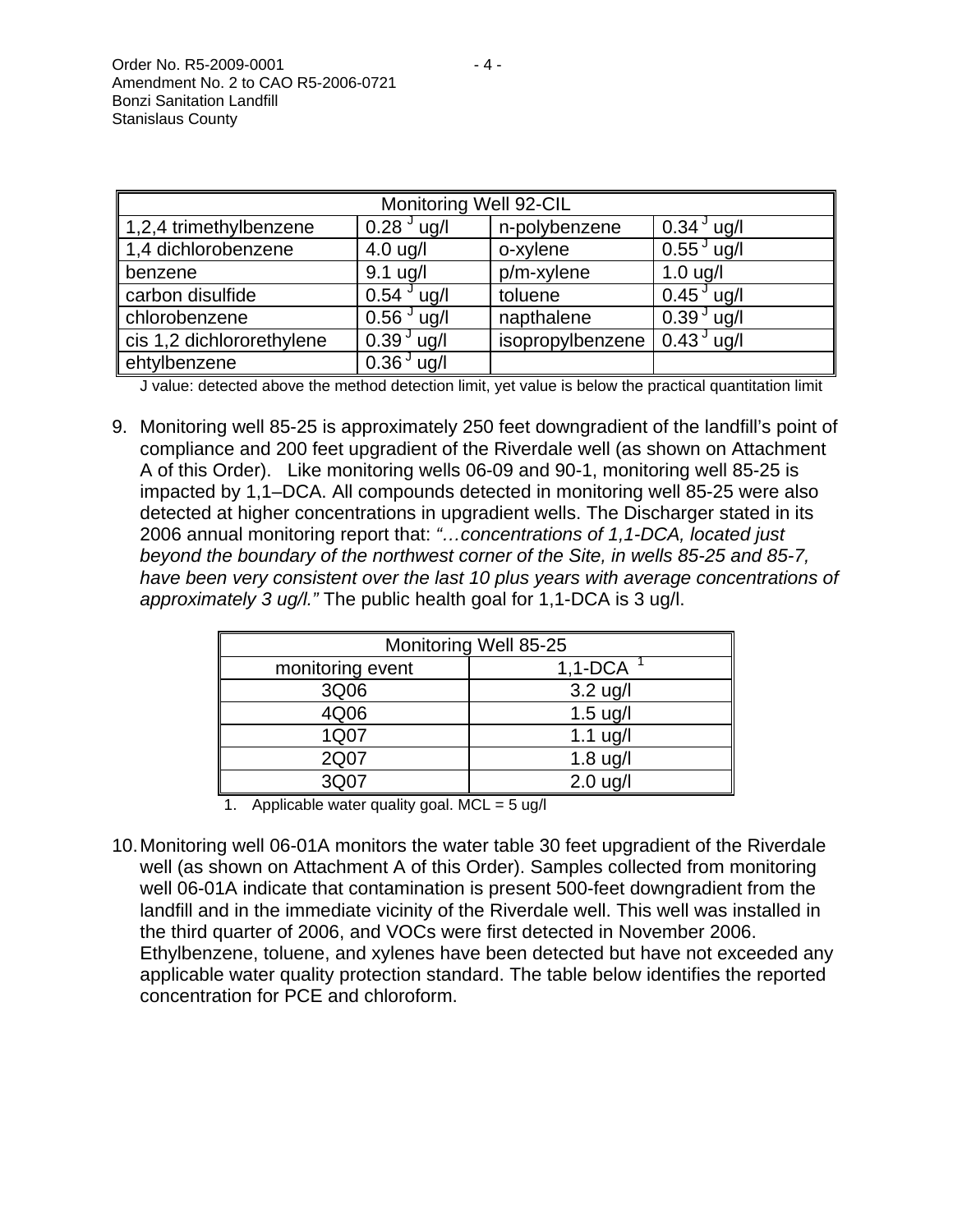| Monitoring Well 06-01A |                  |                     |  |
|------------------------|------------------|---------------------|--|
| monitoring event       | PCE <sup>1</sup> | chloroform $^2$     |  |
| 3Q06                   |                  |                     |  |
| 4Q06                   | $0.61$ ug/l      |                     |  |
| 1Q07                   | $0.49$ ug/l      | $1.2$ ug/l          |  |
| 2Q07                   | $0.48J$ ug/l     |                     |  |
| 3Q07                   |                  | $0.42^{\circ}$ ug/l |  |
| 4Q07                   | $0.35$ ug/l      |                     |  |
| 3/Q08                  |                  | $0.56$ ug/l         |  |

1. MCL=  $5 \text{ ug/l}$ , PHG = 0.06 ug/l

2. Cal/EPA Cancer Potency Factor = 1.1 ug/l

J value: detected above the method detection limit, yet value is below the practical quantitation limit.

11. Monitoring well 06-01B is also installed just 30 feet upgradient of the Riverdale well (as shown on Attachment A of this Order). Monitoring well 06-01B is screened from 80.5 to 90.5 feet below ground surface to monitor the same interval as the pumps in the Riverdale well. Monitoring data from this well shows that contamination is detectable at depth in the aquifer. The table below identifies the reported concentration for constituents of concern that exceeded an applicable water quality protection standard. This well was installed in the third quarter of 2006, and VOCs were first detected in August 2006. The following VOCs were also detected at levels below the MCL: dichloromethane, 1,2,3, trichlorobenzene, and bromodichloromethane.

| Monitoring Well 06-01B:                          |             |                      |                |
|--------------------------------------------------|-------------|----------------------|----------------|
| Constituents that exceed water quality standards |             |                      |                |
| monitoring event                                 | <b>TCE</b>  | benzene <sup>2</sup> | chloroform $3$ |
| 3Q06                                             |             |                      | 7.9 ug/l       |
| 4Q06                                             |             |                      | 4.7 ug/l       |
| 1Q07                                             |             | $0.87$ ug/l          | $2.3$ ug/l     |
| 2Q07                                             |             |                      |                |
| 3Q07                                             |             |                      |                |
| 4Q07                                             |             |                      |                |
| 3/Q08                                            | $0.29$ ug/l |                      |                |

1. MCL Goal =  $0.0 \text{ u}$ g/l, PHG =  $0.8 \text{ u}$ g/l

2. MCL= 1 ug/l,  $PHG = 0.15$  ug/l, Cal/EPA Cancer Potency Factor = 0.35 ug/l

3. Cal/EPA Cancer Potency Factor = 1.1 ug/l

12. The Riverdale Community drinking water supply well is located approximately 500 feet down gradient of the landfill's point of compliance (as shown on Attachment A of this Order). On 31 May 2006, this well was sampled for 40 CFR 258 Appendix I and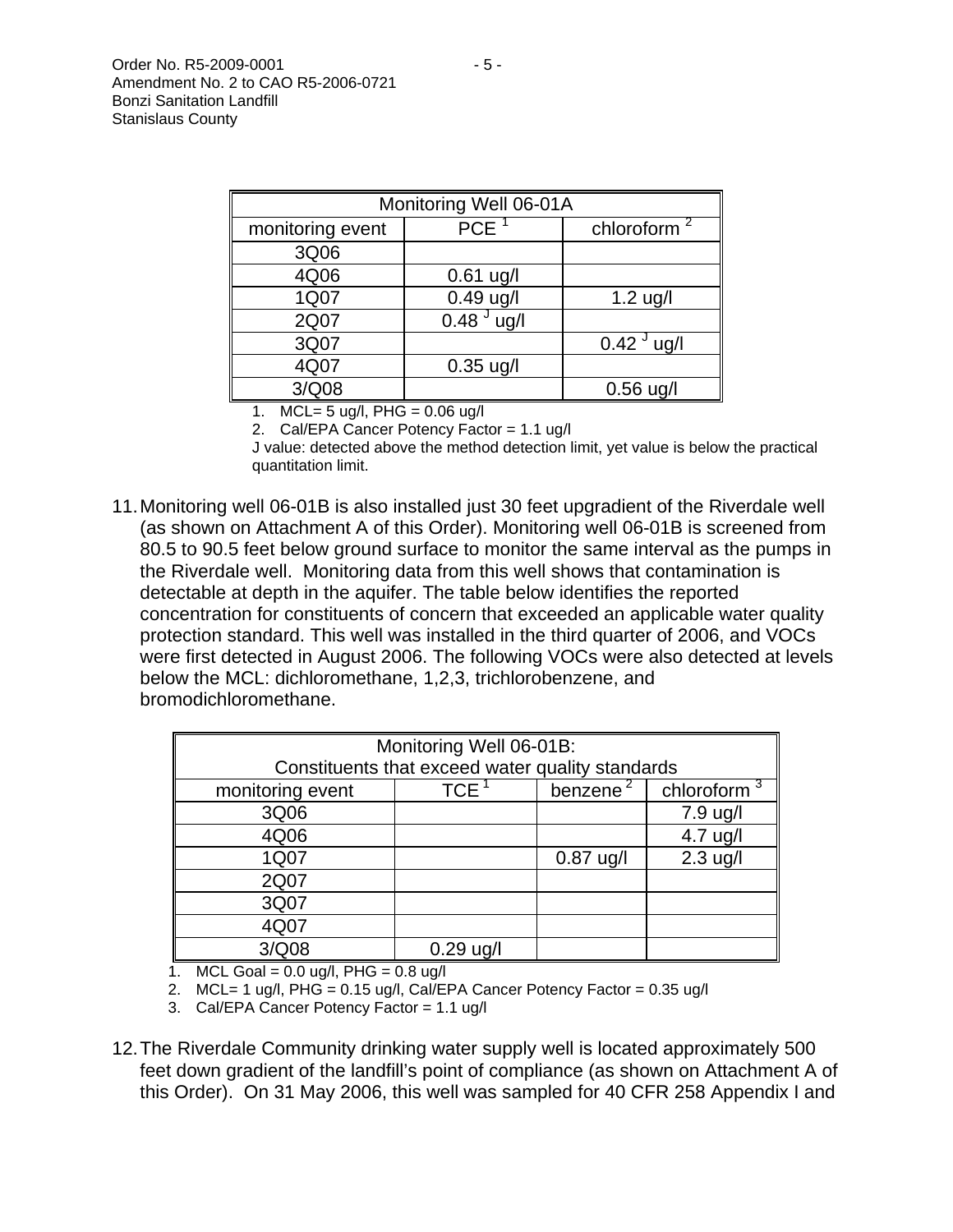II analytes. The following analyte groups had no detectable concentrations: polychlorinated biphenyls, chlorinated herbicides, semivolatile organic compounds, volatile organic compounds, organophosphorus pesticides, mercury, or total cyanide. The Riverdale well did contain nitrate at 7.9 mg/l, and TDS was reported at 380 mg/l. No metals exceeded their applicable water quality standard. On 3 November 2008, the Riverdale well was again sampled. Draft results submitted on 10 November 2008 show that no VOCs were detected. Furthermore, no metals exceeded any water quality limit.

- 13. The USEPA describes trihalomethanes as a group of four chemicals that are formed (along with other disinfection byproducts) when chlorine or other disinfectants used to control microbial contaminants in drinking water react with naturally occurring organic and inorganic matter in water. The trihalomethanes are chloroform, bromodichloromethane, dibromochloromethane, and bromoform. Water from the Riverdale well is chlorinated before it is supplied to the community. The community relies on septic systems for domestic sewage disposal. Therefore, trihalomethanes could be introduced into the aquifer and subsequently detected in the Riverdale well. Because trihalomethanes could come from a source other than the Bonzi landfill, these four trihalomenthanes are excluded from the criteria to require replacement water supply.
- 14. Finding No. 8 of CAO R5-2006-0721 listed the six known domestic, municipal, and industrial wells that are downgradient of the Bonzi Landfill. The CAO required that the wells be sampled and that the Discharger provide a recommendation as to which wells should be added to a routine monitoring program. When the WDRs were updated in 2007, the monitoring program was updated to require that *four* wells (Riverdale, Ace, VFW, and Waste Management, as shown below) be sampled on a semi-annual basis. The monitoring program requires that the Helmer well be sampled quarterly only if upgradient well 86-4 contains any constituent above its Water Quality Protection Standard. The Discharger is required to provide the sample results to the Board, the well owners, and Stanislaus County.

| <b>Address</b>                                    | Use                     |  |
|---------------------------------------------------|-------------------------|--|
| <b>Riverdale Community Well</b>                   | Municipal               |  |
| Ace Well - 2736 Hatch Road                        | <b>Domestic</b>         |  |
| VFW Well - 2801 Hatch Road                        | <b>Domestic</b>         |  |
| Helmer Well - 2954 Hatch Road                     | Domestic                |  |
| Waste Management Inc. - 2769<br><b>Hatch Road</b> | Domestic and Industrial |  |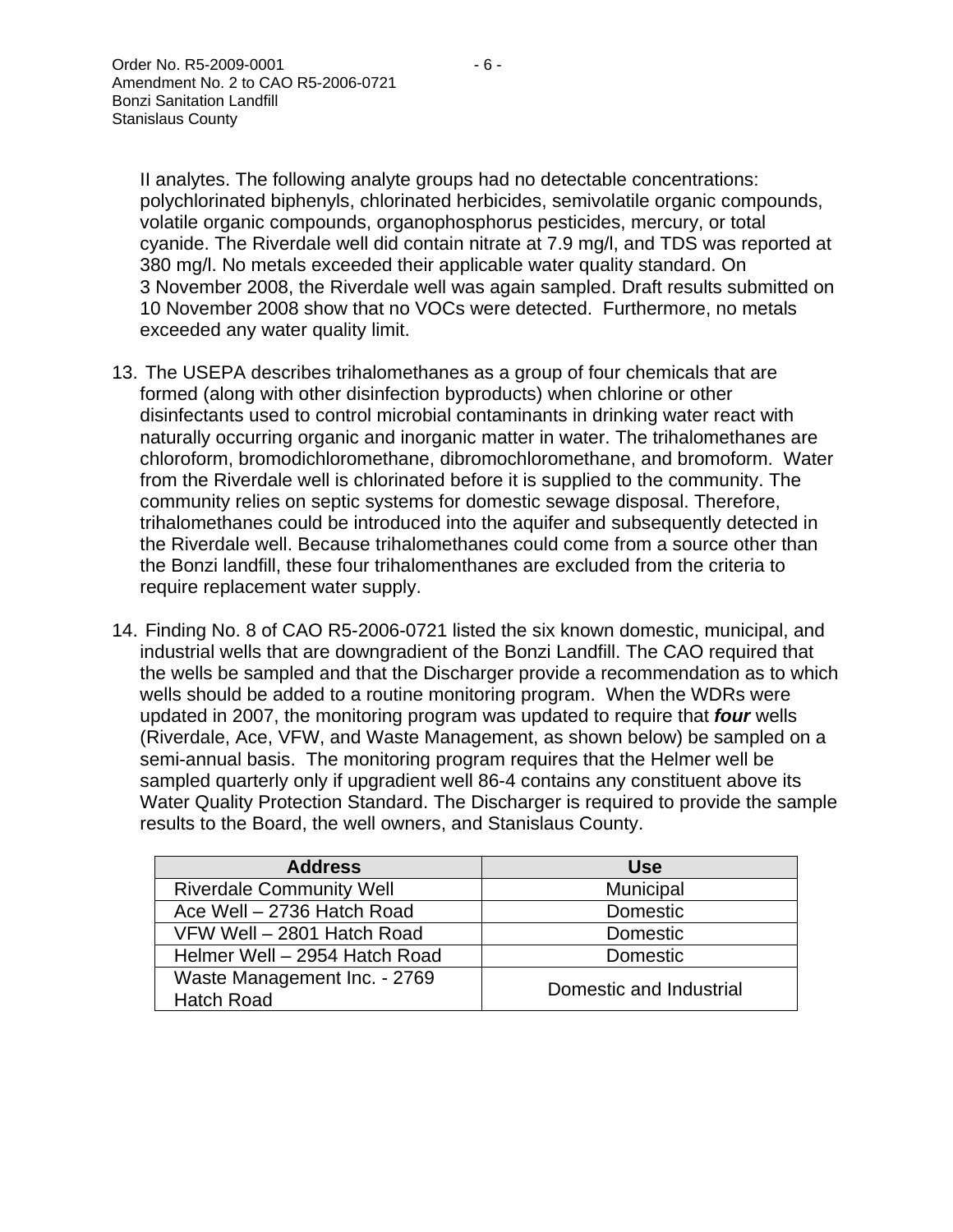- 15. The Discharger has previously provided a treatment system for the VFW property well because landfill-related VOCs were found in that well. This wellhead treatment will continue under this Order. The Discharger also provides bottled water to the Ace property.
- 16. The third quarter 2008 groundwater monitoring data from the landfill's groundwater monitoring wells indicates that pollutants in groundwater are still present both on and off the site. Groundwater quality data and flow direction measurements provided by the Discharger indicate that the groundwater treatment system is undersized and unable to prevent the migration of the VOC plume.
- 17. The Discharger's failure to comply with its monitoring and/or reporting requirements has prevented the Central Valley Regional Board from evaluating whether the Bonzi plume can be ruled out as a threat to the Riverdale Community's drinking water supply.
- 18. To summarize, the Bonzi plume has polluted downgradient drinking water and monitoring wells near the Riverdale Community. A groundwater extraction and treatment system and a landfill gas extraction system have been installed and are operated intermittently at the landfill. However, the groundwater extraction system has not contained the entire VOC plume.
- 19. Amendment No. 1 to the CAO requires the Discharger to: (1) prepare a water supply replacement plan for the Riverdale well and submit it to the Central Valley Regional Board for approval; and (2) immediately implement the plan and supply replacement water to any facility and/or residence with a water supply that has been affected by the release of waste from the landfill. On 1 January 2009, the Discharger submitted the required plan. This Amendment (Amendment No. 2) incorporates relevant portions of the plan, clarifies certain points, and gives specific requirements and timelines for implementation of the remedy proposed by the Discharger.
- *20.* CWC section 13304(c)(1) provides that: *"Any person who has discharged or discharges waste into waters of this state in violation of any waste discharge requirements or other order or prohibition issued by a Regional Water Board or the state board, or who has caused or permitted, causes or permits, or threatens to cause or permit any waste to be discharged or deposited where it is, or probably will be, discharged into the waters of the state and creates, or threatens to create, a condition of pollution or nuisance, shall upon order of the Regional Water Board clean up the waste or abate the effects of the waste, or, in the case of threatened pollution or nuisance, take other necessary remedial action, including but not limited to, overseeing cleanup and abatement efforts. A cleanup and abatement order issued by the state board or a Regional Water Board may require the provision of, or payment for, uninterrupted replacement water service, which may include wellhead treatment, to each affected public water supplier or private well owner.* [emphasis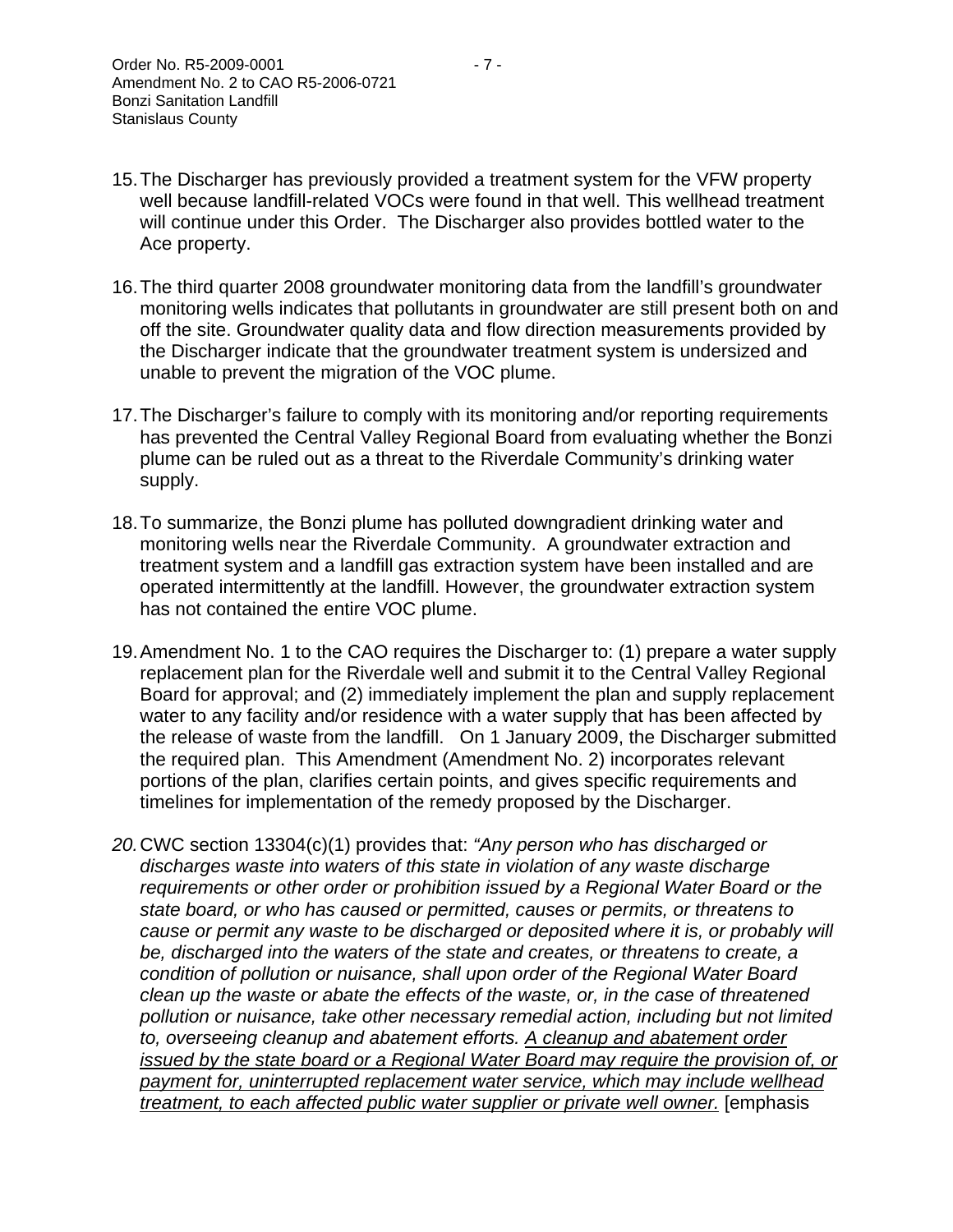added] *Upon failure of any person to comply with the cleanup or abatement order, the Attorney General, at the request of the board, shall petition the superior court for that county for the issuance of an injunction requiring the person to comply with the order. In the suit, the court shall have jurisdiction to grant a prohibitory or mandatory injunction, either preliminary or permanent, as the facts may warrant."* 

- 21. The issuance of this Order is an enforcement action taken by a regulatory agency and is exempt from the provisions of the California Environmental Quality Act (Pub. Resources Code, section 21000 et seq.), pursuant to California Code of Regulations, title 14, section 15321(a)(2). The implementation of this Order is also an action to assure the restoration of the environment and is exempt from the provisions of the California Environmental Quality Act (Pub. Resources Code, section 21000 et seq.), in accordance with California Code of Regulations, title 14 sections 15308 and 15330.
- 22. Any person aggrieved by this action of the Central Valley Water Board may petition the State Water Board to review the action in accordance with CWC section 13320 and California Code of Regulations, title 23, sections 2050 and following. The State Water Board must receive the petition by 5:00 p.m., 30 days after the date of this Order, except that if the thirtieth day following the date of this Order falls on a Saturday, Sunday, or state holiday, the petition must be received by the State Water Board by 5:00 p.m. on the next business day. Copes of the law and regulations applicable to filing petitions may be found on the Internet at: http://www.waterboards.ca.gov/public\_notices/petitions/water\_quality or will be provided upon request.

### **IT IS HEREBY ORDERED THAT Amendment No. 1, issued by the Executive Officer on 3 December 2008, is replaced by Amendment No. 2, and**

**IT IS HEREBY FURTHER ORDERED THAT, pursuant to CWC section 13304, and all** applicable law, Cleanup and Abatement Order No. R5-2006-0721 is hereby amended to require that Ma-Ru Holding Company, Inc. and Bonzi Sanitation Landfill, Inc. Partnership, their agents, successors, and assigns, shall comply with the tasks below.

1. Replacement Water Service:

Within 24 hours of confirming, as defined in Task No. 2, that the Riverdale well contains volatile organic compound(s) $3$  (VOCs) at concentrations that exceed Title 22, California Code of Regulations (22 CCR), Maximum Contaminant Levels (MCLs) (found in Table 64444-A), the Discharger shall supply uninterrupted replacement water service to the well user(s). For the Riverdale community, the replacement water shall be obtained from the City of Modesto. The water user(s) shall not incur

<sup>&</sup>lt;u>and the metal controller metal</u><br>and the than trihalomethanes, as described in Finding No. 13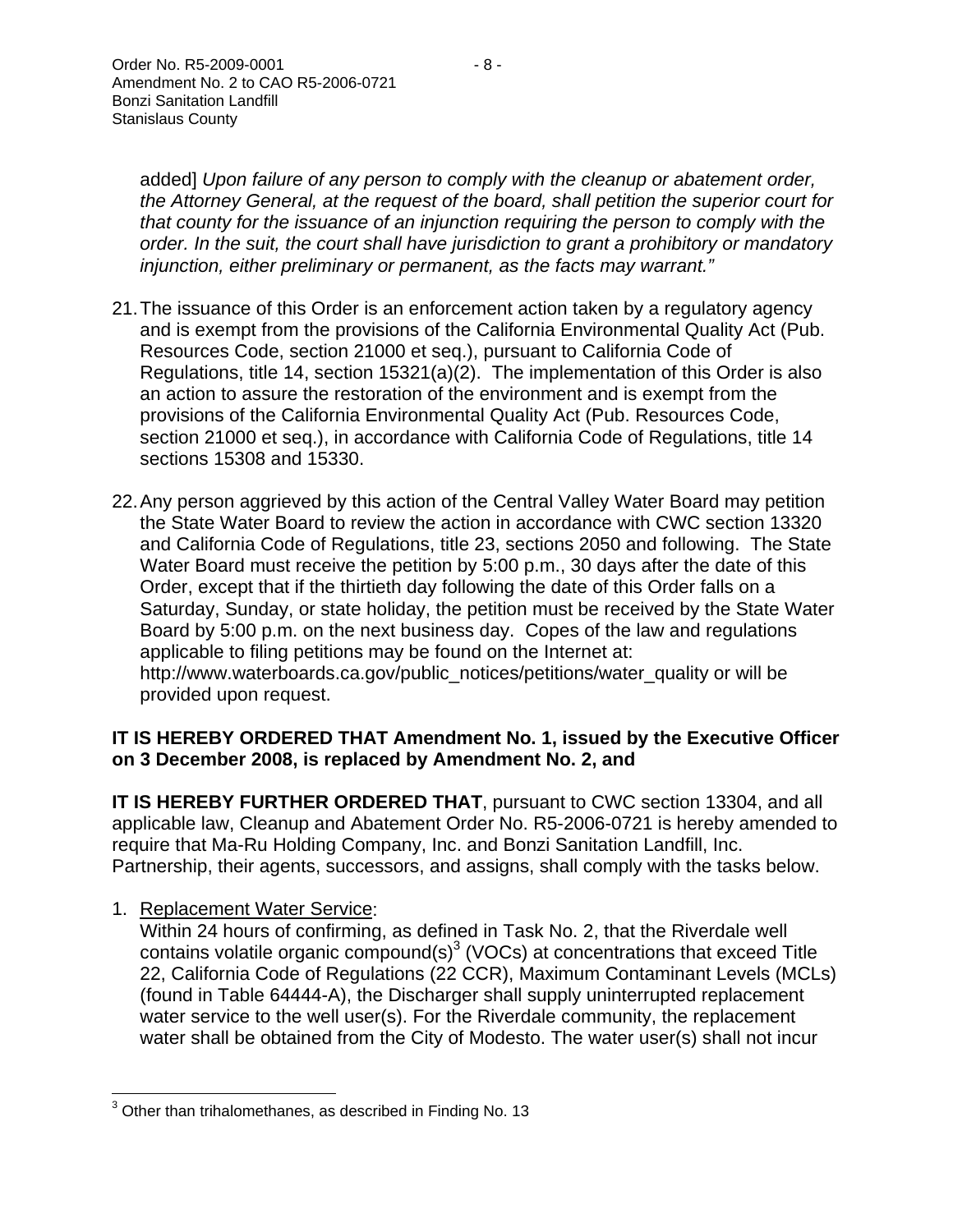any additional cost for the delivery or use of this replacement water, above the amount they currently pay.

For the Ace, Helmer (domestic use only), and Waste Management wells, bottled water shall be provided within 24 hours of confirming, as defined in Task No. 2, that the well(s) contains  $VOCs<sup>3</sup>$  at concentrations that exceed the MCLs found in 22 CCR Table 64444-A. Within 14 days of confirmation, the Discharger shall provide uninterrupted replacement water service for all domestic water uses (i.e., cooking, showering, laundry, drinking, etc).

- 2. Confirmation Process:
	- a. Within seven days of notification by the analytical laboratory that it has made an initial finding<sup>4</sup> of one or more VOCs in the Riverdale, Ace, Helmer, or Waste Management well water samples at concentrations exceeding the detection limit for purposes of reporting as defined in 22 CCR section 64445.1 (the "reporting limit"), the Discharger may collect one or two additional samples from the affected well(s) to confirm the initial finding.
	- b. If the results from both additional samples do not show  $VOCs<sup>3</sup>$  at concentrations exceeding the detection limit, then the initial finding shall be disregarded.
	- c. If either or both of the confirmation samples contain VOCs<sup>3</sup>, then the "detected level" shall be the average of the initial sample and the confirmation sample(s).
	- d. If the "detected level" exceeds the MCL, then the Discharger shall provide replacement water service in accordance with Task 1.
	- e. If the Discharger elects not to collect additional sample(s) from the well(s) within seven days to confirm the initial finding, then the "detected level" shall be the result of the initial test.
	- f. All water samples required under this Order shall be collected as close to the well head as possible, preferably from a spigot before the pressure tank."
- 3. By **1 March 2009**, the Discharger shall submit documentation that it has contacted the City of Modesto and has made arrangements to begin replacement water service to the Riverdale community with 24 hours notice. The documentation shall show that the City has agreed to provide the water to the Riverdale community upon the request by the Discharger, and to bill any charges for so doing directly to the Discharger.
- 4. The groundwater monitoring required by Monitoring and Reporting Program No. R5- 2007-0148 shall continue to be implemented. Under this program, the Riverdale, Ace, VFW, and Waste Management wells are sampled semi-annually. However, if any sample contains  $VOCs<sup>3</sup>$  at any concentration above the reporting limit (defined in Task 2.a), then the well shall be sampled on a quarterly basis. If VOCs are not

<sup>————————————————————&</sup>lt;br><sup>4</sup> As defined in 22 CFR Section 64400.60, "initial finding" means the first laboratory test result from a water source showing the presence of an organic chemical.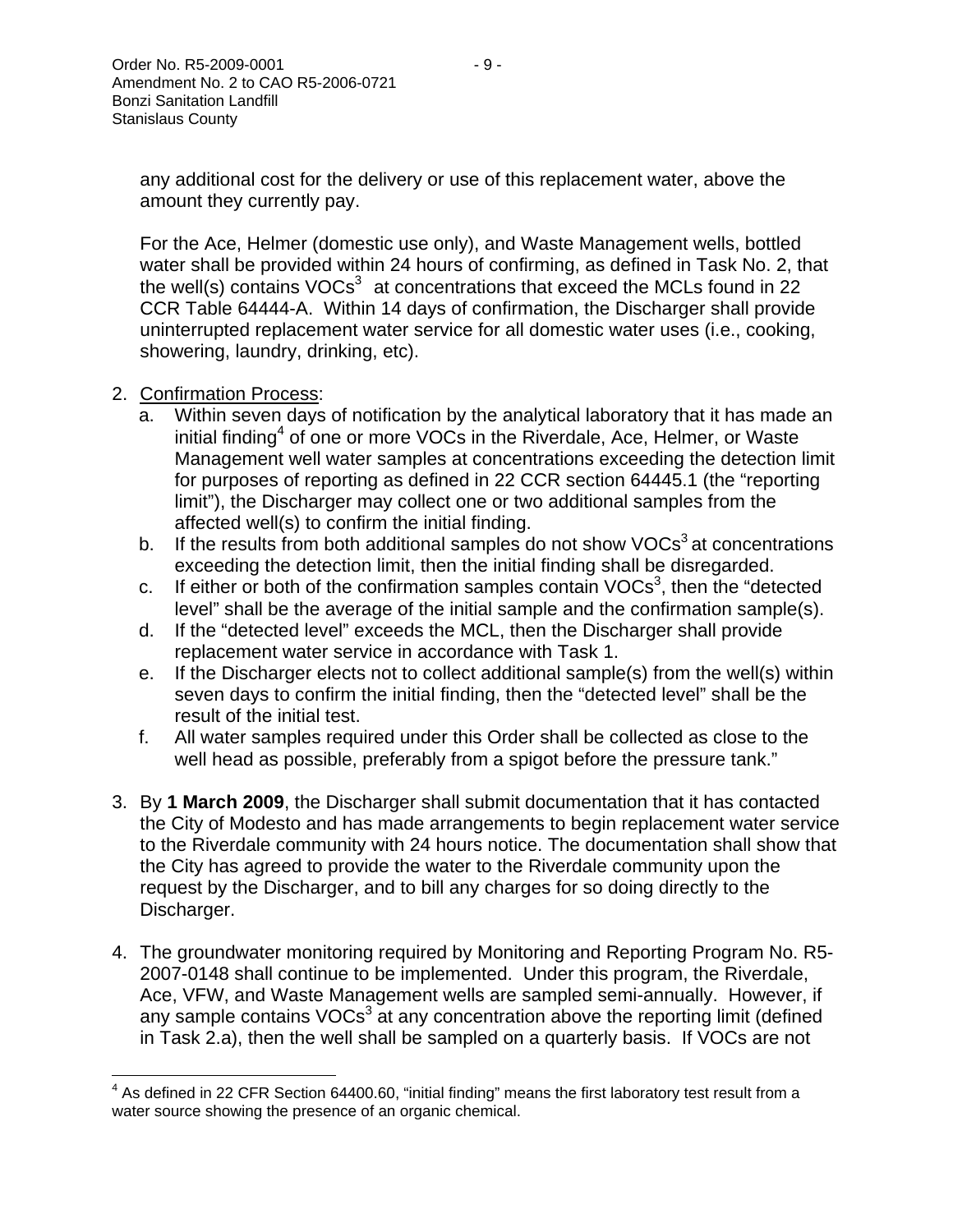detected in four consecutive quarterly samples, then the sampling frequency may return to semi-annual. The sampling protocol and frequency for the Helmer well shall continue as described on page 7 of Monitoring and Reporting Program R5-2007- 0148.

- 5. Any replacement water service being provided as of 3 December 2008 to the VFW and Ace properties shall be continued by the Discharger.
- 6. The Discharger shall notify Central Valley Water Board staff immediately upon initiation of the confirmation process described in No. 2, above. If the Discharger elects not to follow the confirmation process, then the Discharger shall notify staff as if the initial result of any sample exceeds the MCL.
- 7. Within 48 hours of providing water to the users of the affected domestic or municipal drinking water, the Discharger shall notify the Central Valley Water Board and Stanislaus County Environmental Health Department that it has implemented its water supply plan.
- 8. Once the Discharger begins supplying replacement drinking water, it shall continue to do so until notified that it may cease by the Executive Officer.
- 9. The Executive Officer is authorized to revise this Amendment as appropriate.

Nothing in this Amendment shall be construed to (a) prohibit the Discharger from petitioning the Regional Water Board to reconsider this Amendment if or when new or additional facts and/or evidence are discovered or (b) prohibit the Regional Water Board from further amending this Order to add additional responsible parties should new and/or additional substantial evidence be discovered to support such an amendment.

If, in the opinion of the Executive Officer, the Discharger fails to comply with the provisions of Amendment No. 2 to Order No. R5-2006-0721, the Executive Officer may refer this matter to the Attorney General for judicial enforcement or may issue a complaint for administrative civil liability.

Failure to comply with this Order may result in the assessment of an Administrative Civil Liability of up to \$10,000 per violation per day, pursuant to the CWC sections 13350, and/or 13385. The Central Valley Water Board reserves its right to take any enforcement actions authorized by law.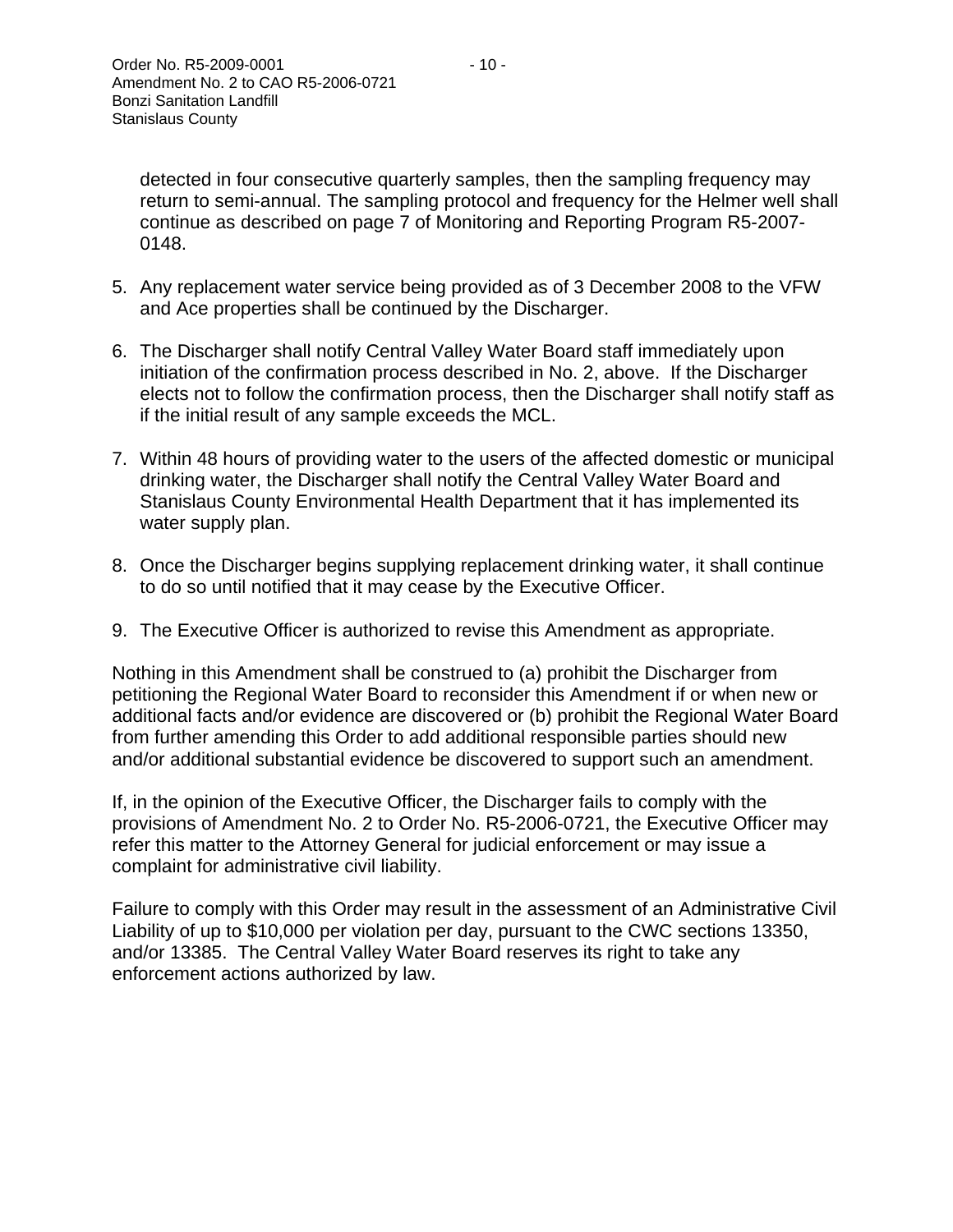I, PAMELA C. CREEDON, Executive Officer, do hereby certify the foregoing is a full, true, and correct copy of an Order adopted by the California Regional Water Quality Control Board, Central Valley Region, on 5 February 2009.

PAMELA C. CREEDON, Executive Officer

Attachment A: Map HFH/WSW: 14 January 2009